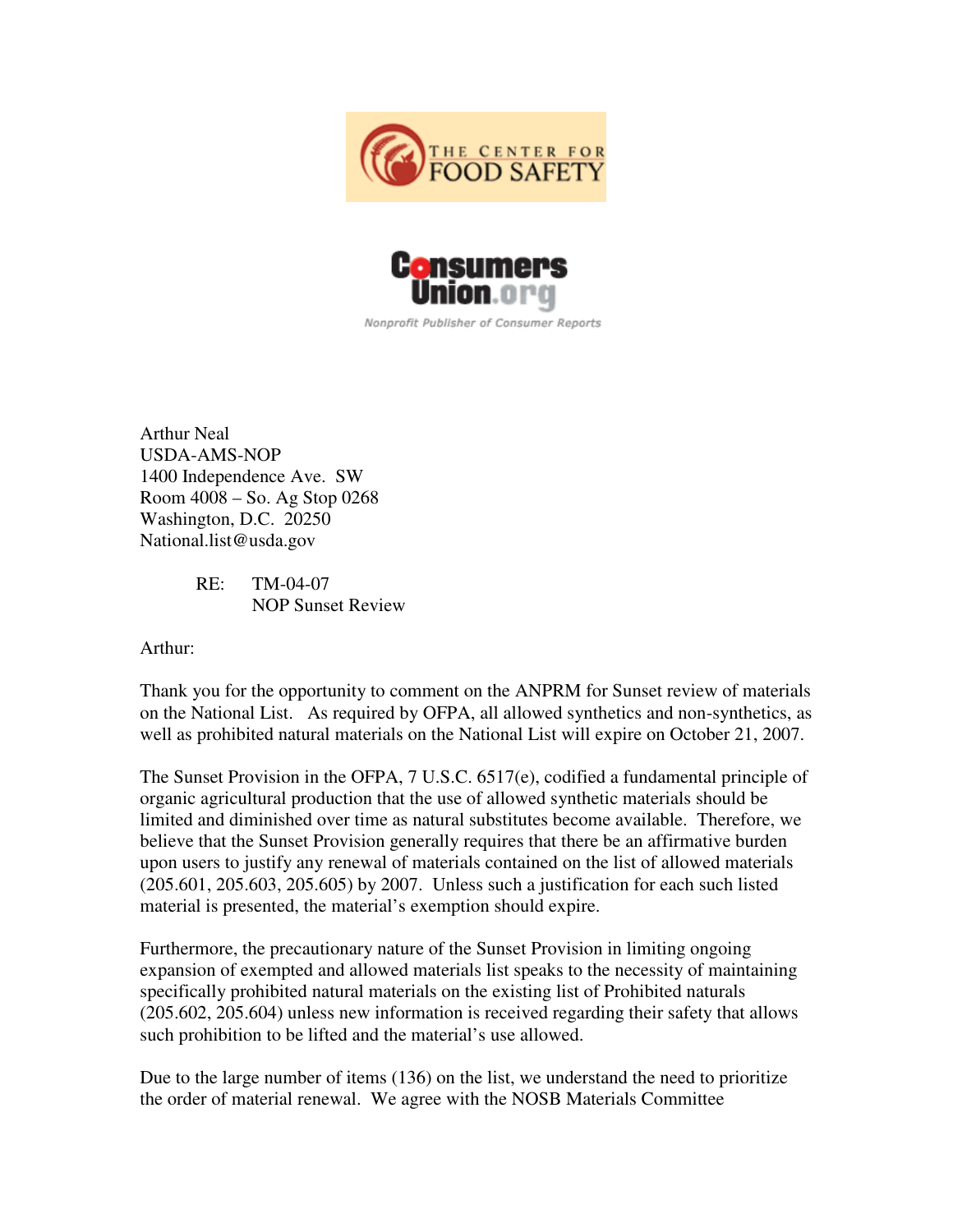recommendation for identification of items needing first review (web posting of July 11, 2005 memo from Chair Rose Koenig to Arthur Neal).

In addition, we have reviewed the NOSB minutes for a number of items which were recommended to be added to the National List with the understanding that they would be re-reviewed ahead of the sunset period schedule. These should be targeted for TAP review at this time.

These include:

**Streptomycin and Tetracyline**-: antibiotics used for disease control in crop production (November 1995, "to be reviewed in 2 years");

**Chlorine** - used for sanitation in crop, livestock and handling (November 1995, "to be reviewed in 2 years"); NOSB recommended revising this annotation in 2004, which has not happened, there is wide variation in how the current listing is interpreted - a TAP review is needed. Sprouts are being treated at 2000 ppm and still called organic. Other forms -acidified sodium chlorite (was petitioned and never reviewed) is being allowed on organic chicken at 1500 ppm without NOSB review.

Other issues that were controversial, and need to be addressed include:

**Nutrient supplementation of organic food** (NOSB addendum13, October 31, 1995,p. 161 Green Book- vote was 10-4 ), only authorized nutrients required by law, or recommended by professional organization. This is not reflected in final rule, and current annotation is not supported by NOSB comments in 2000. A TAP is needed to examine the exact identity of any nutrients required by law.

**Natural flavors** used in processing (NOSB addendum 14, October 31, 1995- p. 162 Green Book) – note this original recommendation suggested a progression, with the first step being the current annotation (natural carriers and preservatives) the second step organic flavors and carriers, and the third being organic flavors, extracted with organic solvents, along with organic carriers and preservatives.

**Natural colors** was never reviewed or voted on by NOSB, appear to have been added in error in the NOP final rule, and should be removed, unless petitioned, or at least, TAP reviewed, many are agricultural and should be from organic sources when available. NOSB should be supported for recommending TAP review of this category. Vitamins and minerals in livestock - never really had a TAP review. 1995 Addendum 18 did say "the TAP advisor" could keep us posted if there are any bad actors out there, and this policy should be reviewed in 2 years, but NOSB did review in 2003, (and voted to allow basically all forms other than animal sourced).